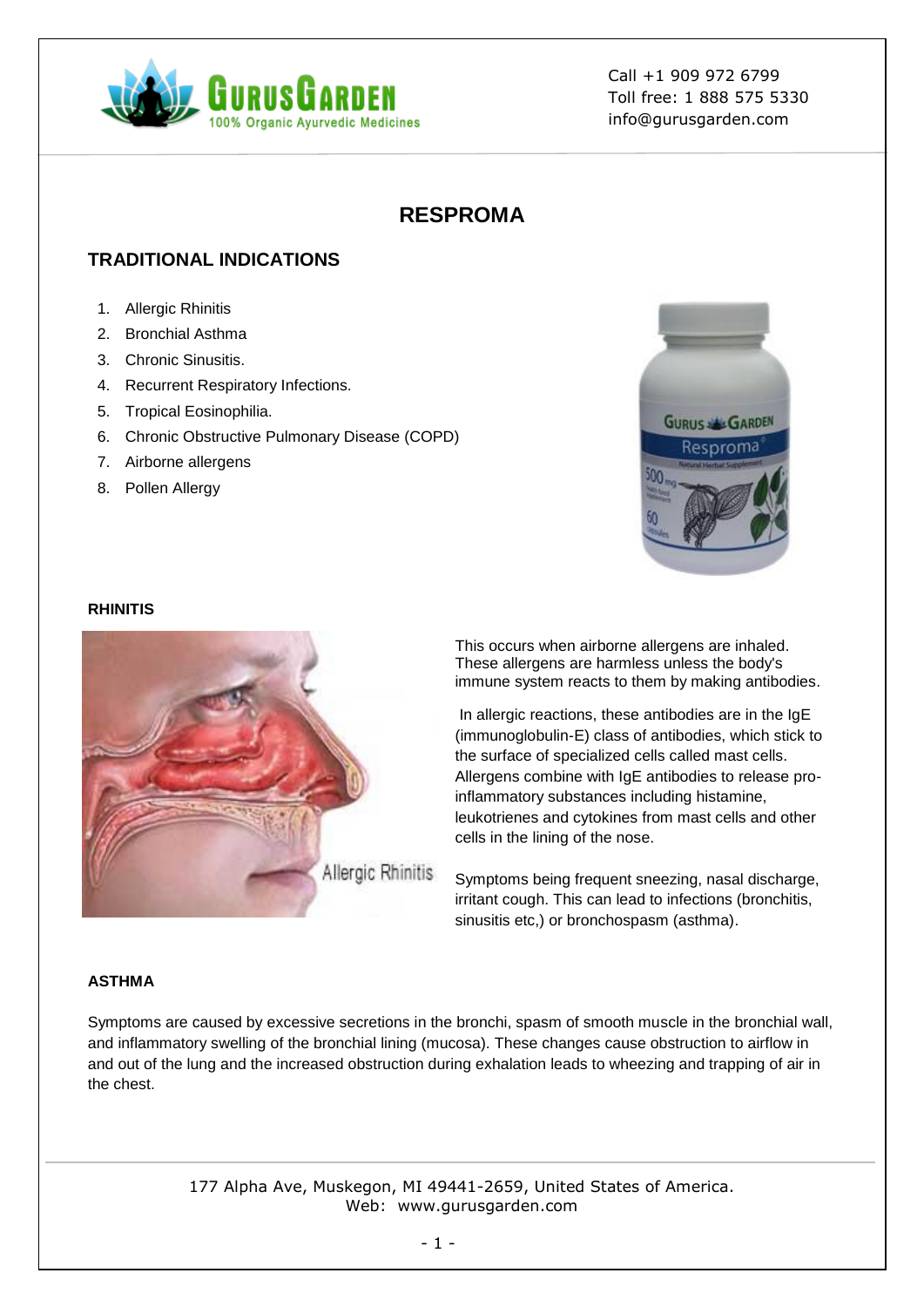



The tendency to become allergic is inherited and is controlled by several genes that influence production of IgE antibodies. Allergic disease develops only when a person becomes exposed to those allergens to which he has a genetic predisposition. Perinatal and infantile avoidance of food allergens may postpone development of allergic disease in susceptible children.

A fundamental problem in asthma is irritability of bronchi caused by inflammation in the bronchial walls. The inflammation causes loss of protective epithelial cells from the mucosa (lining of bronchial wall), exposing sensitive nerve endings to the irritating effects of chemical air pollutants and dry air. Predisposition to asthma is inherited, probably as the result of genetic factors independent of allergy-determining genes. Recent research suggests that genes that control various inflammatory mechanisms are important in causing allergic inflammation in the lung.

Allergic reactions in the lung cause inflammation, during which inflammatory cells called eosinophils and lymphocytes are attracted to the bronchial tissues. Products from these cells cause damage to the bronchial lining, which in turn leads to bronchial irritability that persists for several weeks after withdrawal from allergen exposure. This is most likely to occur when there is a delayed response to allergen known as a late phase reaction. Prolonged allergic inflammation in the bronchial walls may lead to thickening of the supportive membrane under the epithelial lining of the bronchial airways, and to a gradual and progressive loss of the ability of the airways to respond to a bronchodilator drug.

## **How it works:**

**RESPROMA food supplement**is immunomodulatory to the respiratory tract. It helps desensitizes to the antigens and the mucus plugs are thinned out for better expectoration. As no allergy occurs, no subsequent reactions like bronchospasm, stimulation of mucus glands etc. Moreover the primary antioxidant-glutathione is increased with the **food supplement RESPROMA** that protects and repairs the damaged respiratory mucus membrane.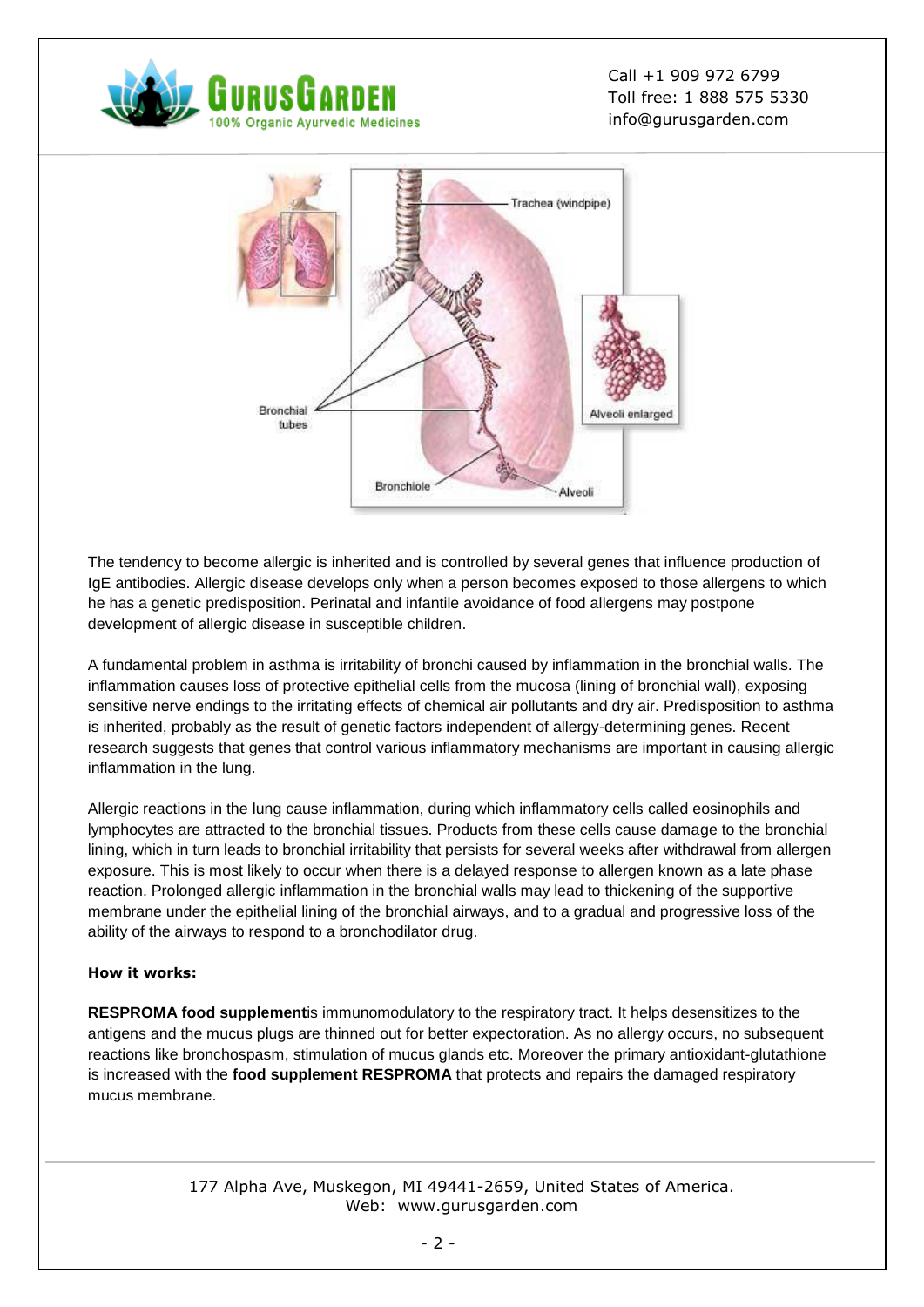# **ABOUT RESPROMA**

Bronchial Asthma is an inflammatory allergic reaction of the respiratory tract to specific antigens in the air breathes. The bronchial tree smooth muscles go into contraction and the tubes reduced in diameter. This causes wheezing (high pitched sound). Allergens can be physical factors, chemical or biological (microbes usually fungi) contents. The antigen antibody reaction releases various byproducts that cause the swelling of bronchial lining inside and spasm of its smooth muscles together reduces very much the diameter. This is asthma.

Initially upper respiratory tract shows symptoms like sneezing, watering in eyes, running nose or throat irritation as foreign body sensation. This can be complicated by sinusitis or ear infection. Later recurrent throat infections with sinusitis continue. Then lower respiratory tract shows symptoms of asthma. This can be complicated by bronchitis, pneumonia, emphysema or even heart involvement.

Ingredients in **RESPROMA** helps to improve the antioxidant level on the respiratory epithelium especially the glutathione. Further immunomodulation for the specific antigen results in almost no reaction in the tract. These two can create a state of "no allergy". The mucus secretion of the glands in the epithelium is also brought back to normal as no stimulation for the same. Hence one becomes not asthmatic.

## **What is a respiratory allergy?**

A respiratory allergy is a specific immunologic response to a normally harmless allergen. These allergies often affect the respiratory system of an individual.

## **What are some airborne allergens?**

Some common allergens that can cause respiratory allergies:

Pollen Dust particles Mold spores Latex rubber Medicines Chemicals





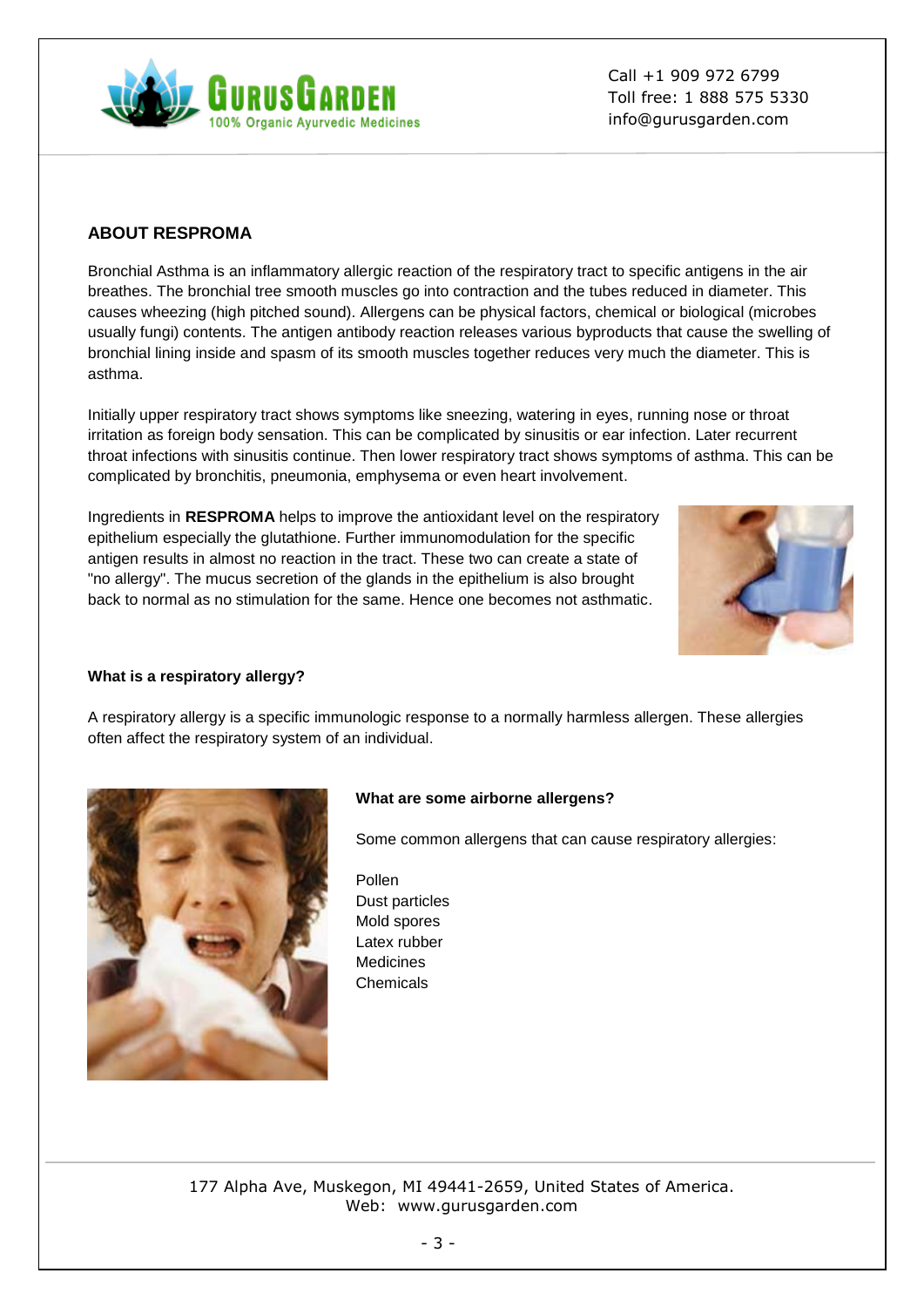

## **Why do I have allergies while other people don't?**

It is believed by researchers that people inherit a tendency to be allergic. However, the tendency itself is inherited, and not linked to any specific substance. For example, your mother may be allergic to pollen, your father allergic to mold spores, while you may be allergic to latex rubber. Although you inherited the tendency to be allergic, you did not inherit the sensitivity to the substances your mother and father were sensitive to.

In rare cases, high exposure to allergens at times when the body's defenses are weakened (such as after a viral infection or during pregnancy) can also contribute to the development of allergies. However, this does not mean that every time you get sick you have a high chance of getting allergies.

## **What happens when an allergen enters my body?**



An allergic reaction occurs when the immune system mistakenly perceives an allergen as an invading agent. When the allergen enters the body of an allergic individual, the immune system reacts to it and attempts to eliminate it. It produces large quantities of immunoglobulin-E (IgE), which is an antibody specific to whatever the allergen happens to be. When the allergen encounters its specific IgE, it binds to it. The cell to which the IgE is attached releases powerful inflammatory chemicals such as histamines, cytokines, and leukotrines.

## **What are some symptoms of respiratory allergies?**

Sneezing (sometimes with runny or clogged nose) Coughing and postnasal drip Itching eyes, nose, and throat Allergic shiners (dark circles under the eyes) Watering eyes Conjunctivitis (inflammation of membrane that lines eyelids, causing red-rimmed and swollen eyes, and crusting of the eyelids)

## **What are pollens?**

Pollens are microscopic substances produced by plants for fertilization. Pollens are also the most common allergens. The types of pollen that most commonly cause allergic reactions are produced by common plants such as trees, grasses, and weeds. The pollen granules produced by such plants are specially designed for wind transport. Plants with flowers or other showy features usually do not produce this type of pollen. The pollen grains of these plants (such as roses) are carried by insects, and do not rely on the wind to transport them. Therefore, they rarely reach human noses.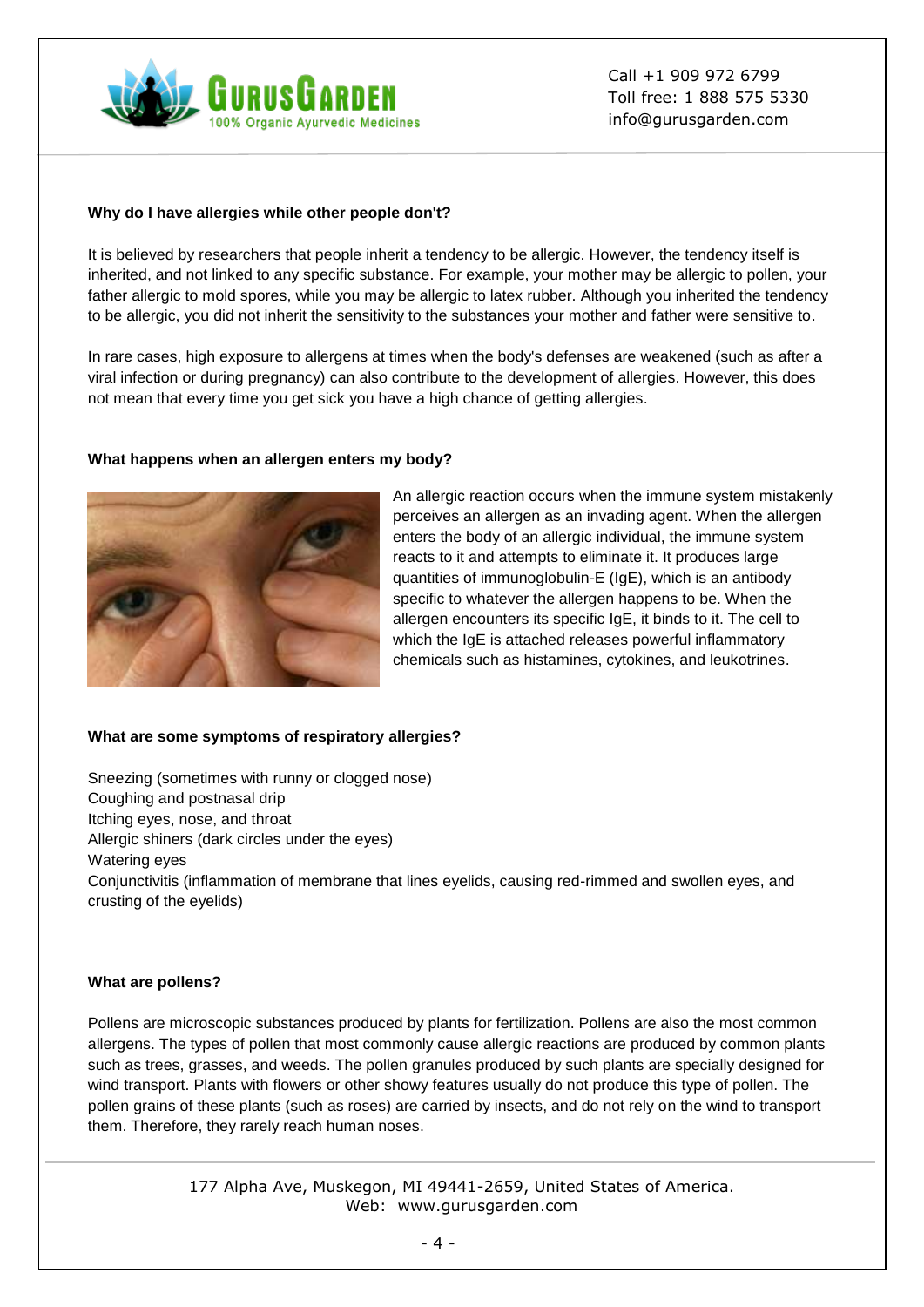

It is common for people to believe that they are allergic to scented flowers, such as roses. In fact, only those who have prolonged exposure to such flowers (such as florists and gardeners) are likely to become sensitive to the pollen of these flowers. This is because the pollen produced by roses is not only heavy and waxy, but also is carried by insects rather than the wind. Therefore, it hardly ever makes contact with a human nose.

## **How can I avoid pollen allergies?**



Respiratory allergies are not the same as food allergies, in that they are harder to avoid. Pollen is a substance that is harder to avoid than the average respiratory allergen. The only way to avoid pollen is to not venture outside. A pollen count can help allergic individuals decide whether or not they wish to go outside during certain times of the day, or on certain days. This figure represents the concentration of the pollen in a certain area and a specific time. It is expressed in grains of pollen per square meter of air collected over twenty-four hours. Pollen counts tend to be highest on warm, dry, breezy mornings and lowest during

chilly, wet periods. Although a pollen count is a useful guide for allergic individuals, it is important to remember that it is an approximate and fluctuating measure, and does not necessarily restrict you to staying indoors. It is simply a guide for individuals wanting to minimize their contact with pollen.

#### **What are mold allergies?**

Molds can generally be found in any moist area that has oxygen and several other minerals. When inhaled, microscopic fungal spores may cause allergic rhinitis. Due to their small size, they often evade the protective structures located in the nose and the upper respiratory tract. In some people, symptoms of mold allergy can be worsened by eating certain foods that are processed with fungi (such as cheese).

The mold season peaks from July to late summer. Although most of them become dormant during the winter, some continue to be active. In the warmer areas of the United States, however, molds thrive all year round, and can cause problems for allergic individuals. Similar to pollen counts, mold counts are also given on weather reports. However, since the presence of spores in the air can change considerably within a period of 24 hours, they are not as useful as pollen counts.

#### **Dust Mite Allergies**

Dust Mite Allergies are due to a microscopic organism that lives in household dust. These allergies produce symptoms similar to those of pollen allergy and asthma. Dust Mites are probably the most common cause of perennial allergic rhinitis.

Household dust is a mixture of several potentially allergenic materials:

Fibers (cotton lint, feathers, and other stuffing materials) Animal dander (cats, dogs) Bacteria Molds and fungus spores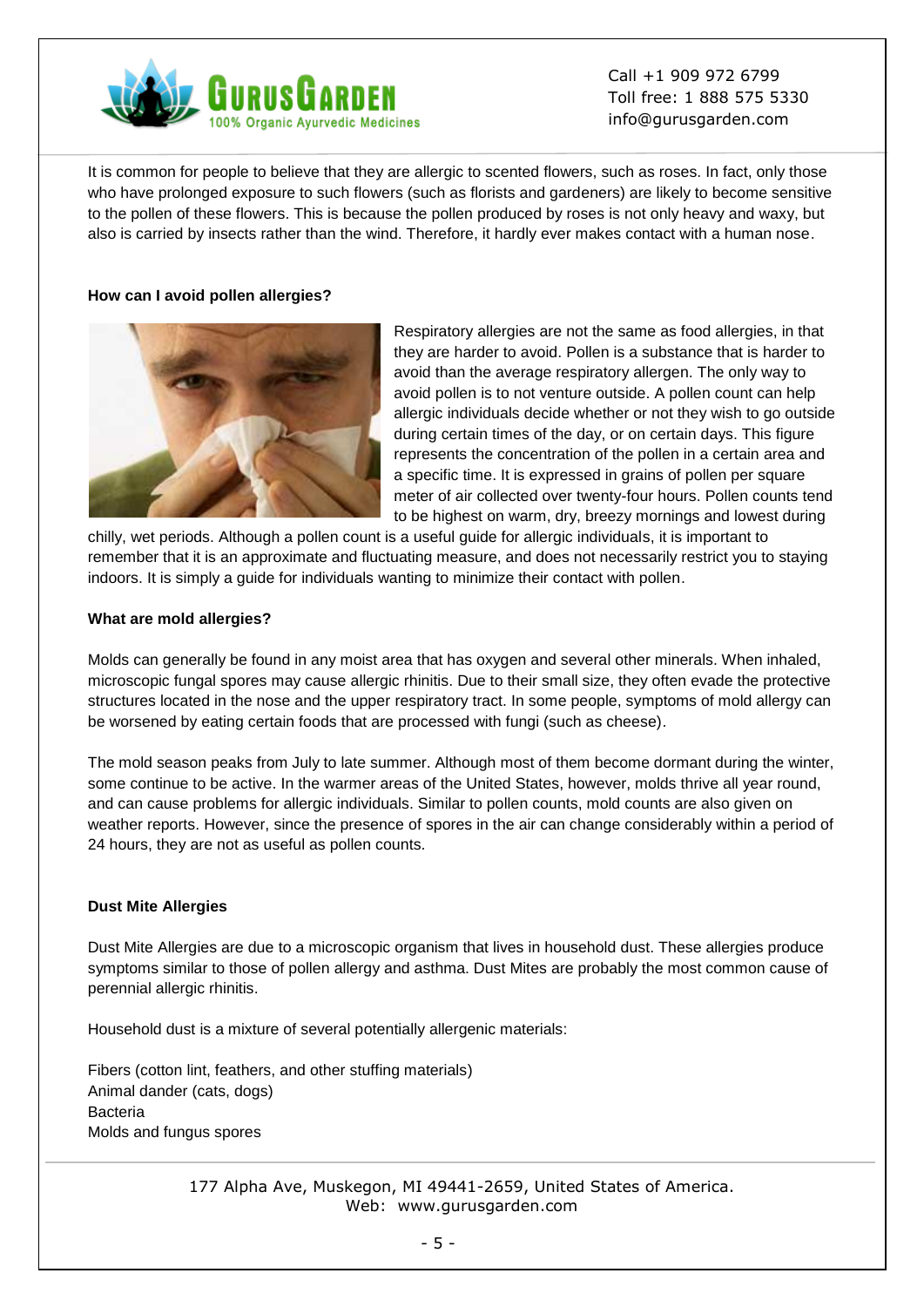

Food particles

Microscopic mites

Bits of plants and insects

Microscopic mites often reside in bedding, upholstered furniture, and carpets. They thrive in the summer, but most of them die during the winter. However, there are still many that thrive in humid homes during the winter.

Often, an allergic reaction is caused by dead dust mites and their wastes, or wastes of cockroaches.

## **Animal Allergies**

Animal allergies mostly occur from household pets, such as cats, dogs, and rodents (guinea pigs, gerbils, mice, and rats). The cause of the allergic reaction is from animal dander and protein from their saliva. Cats lick themselves often, depositing the protein on their fur and increasing the chance for an allergic individual of experiencing a reaction. The major source of allergens from rodents is in their urine.

Animal allergies are not immediate, and take up to two or more years to develop. Similarly, symptoms may take six months or more after ending contact with the animal to disappear.

## **Chemical Sensitivity**

Individuals may experience allergic reactions due to any of the following:

Paints **Carpeting** Plastics Perfumes Cigarette smoke Plants Reactions to these chemicals are not true allergic reactions that involve IgE

**RESPROMA** is an Ayurvedic preparation that has been used for more than 200 years. **RESPROMA** has been used for generations and by thousands of people. This is a formula derived and time tested by the Chavarcode Ayurvedic physicians.

## **DOSAGE and DIRECTIONS**



For Adults 18 yrs or older, take two (2) Capsules two times daily (every 12 hours) on empty stomach with lukewarm water.

For best results, no food should be taken 60 minutes before or after taking **RESPROMA**.

Take optimum water to enhance elimination of released toxins from the body.

**Please read Healing Crisis for more information**.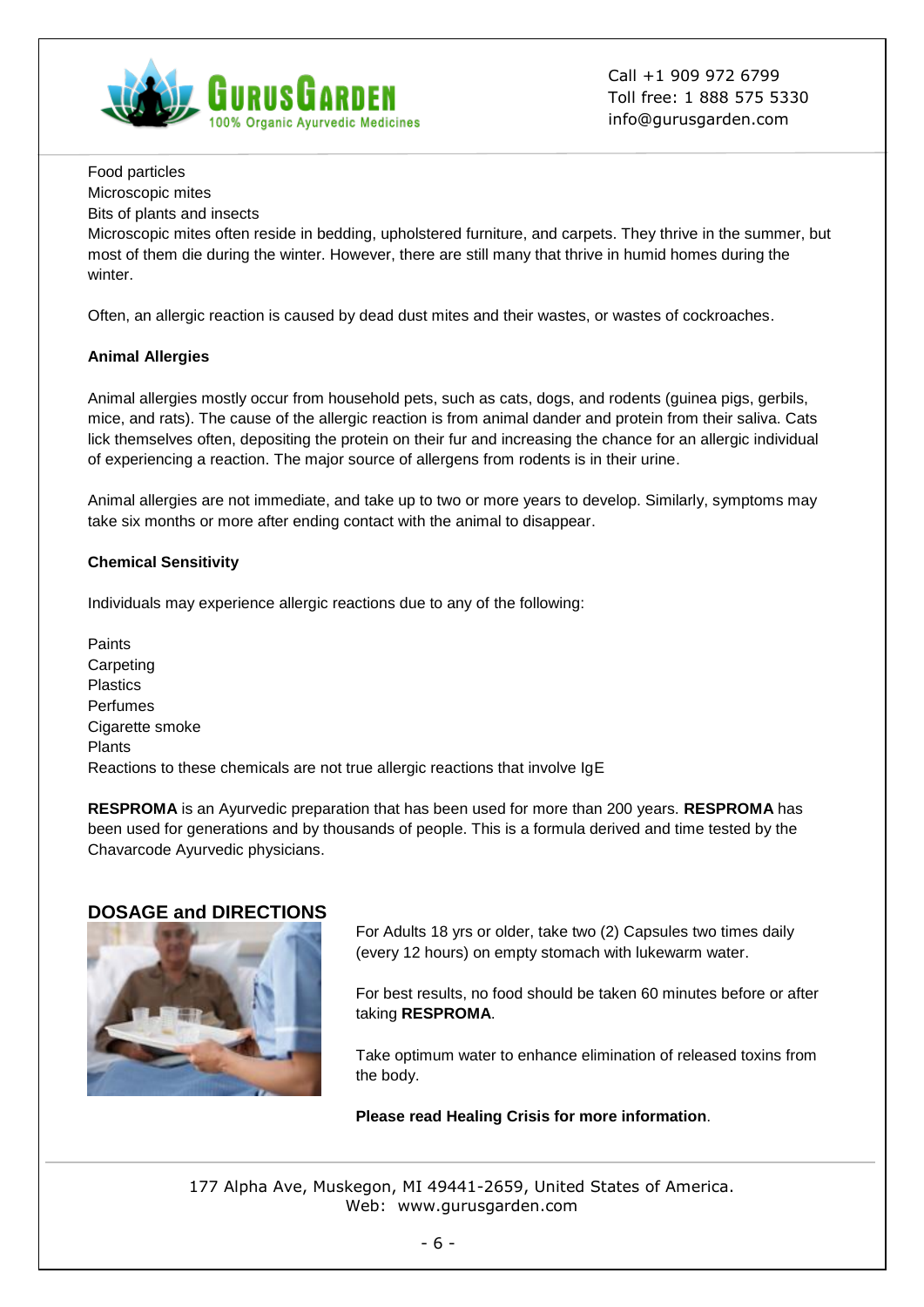

# **INGREDIENTS**

| <b>Supplement Facts</b><br>Serving Size: 1 Capsule (500 mg each)<br>Servings per container: 60. |           |        |
|-------------------------------------------------------------------------------------------------|-----------|--------|
| Each Serving contains                                                                           |           | %DV    |
| Piper Longum                                                                                    | 25 mg.    | $\ast$ |
| Zingiber Officinale                                                                             | 25 mg.    | $\ast$ |
| Glycyrrhiza Glabra                                                                              | 25 mg.    | $\ast$ |
| Solanum Xanthocarpum                                                                            | 25 mg.    | $\ast$ |
| Holostemma Rheedei                                                                              | 25 mg.    | $\ast$ |
| Smilax China                                                                                    | $125$ mg. | $\ast$ |
| * Daily value (DV) not established.                                                             |           |        |



**1. Piper Longum:** This is a dried fruit that is tiny. This has pungent smell and spicy flavor. This is a well known immunomodulator, especially of the respiratory tract. It has mild bronchodilator effect also. Increased ciliary movement

(expectoration) of the tract is ensured that clears off mucus.

**2. Zingiber Officinale:** Dried rhizome that has cough suppression and smoothening of respiratory tract. It is mucous depressant.

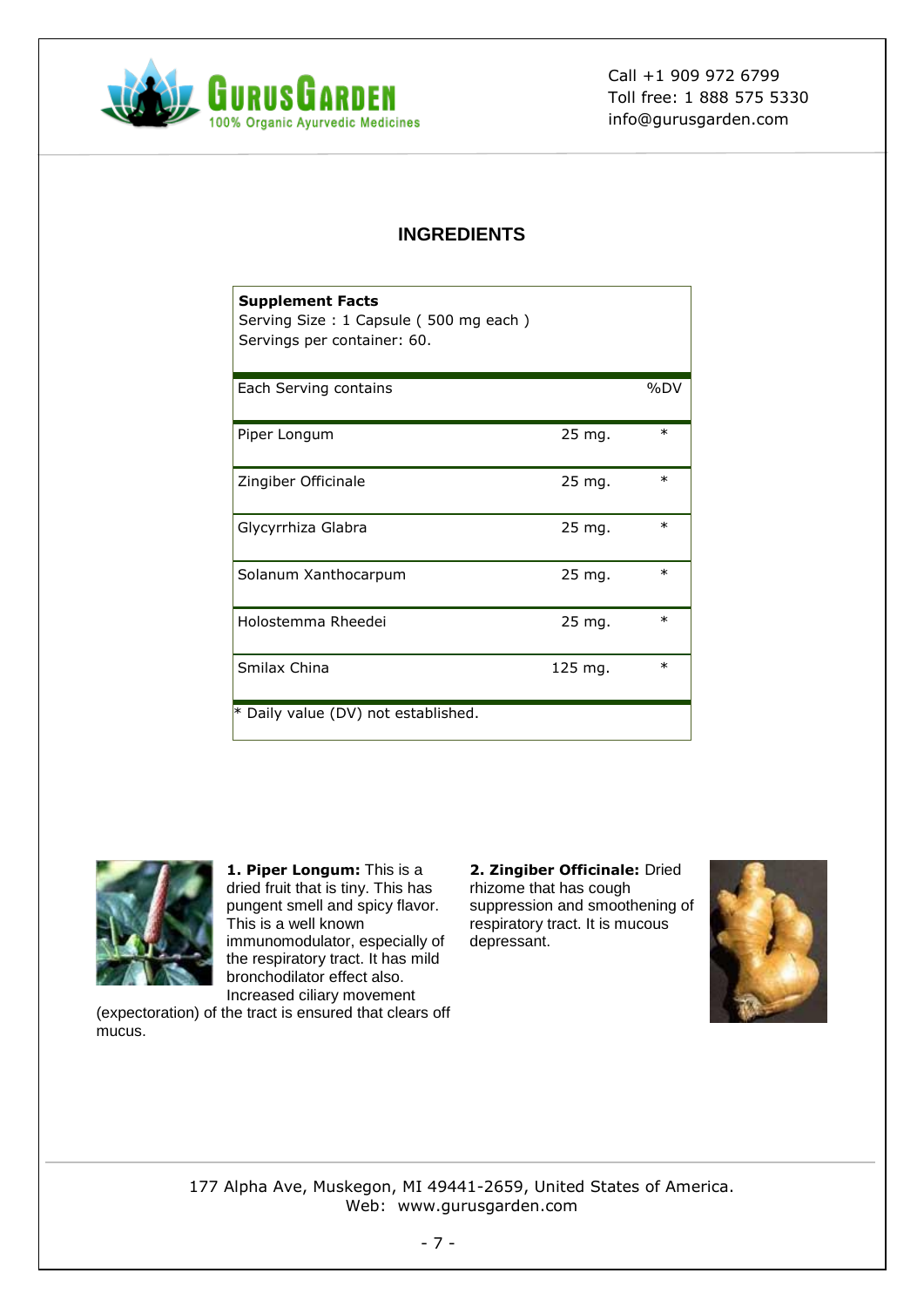



**3. Glycyrrhiza**

**Glabra:** Another dried bark that has powerful anti-inflammatory, immunomodulatory effect in respiratory tract. This has systemic immune stimulation. It has ability for Cellular stabilization and repair.

**5. Holostemma Ada-Kodien** It is a tuber that has principles to boost general body resistance as white blood cells increase in count. It takes care of the total body tuning.

### **4. Solanum**

**Xanthocarpum:** It is a powerful bronchodilator with mucus suppressant. It controls cough reflux centrally. It is a mucolytic agent too.



**6. Smilax China:** This is a dried tuber that has tremendous anabolic precursors that body takes to form natural protective and wound healing properties. It has plenty of anti-oxidants too.



# **TESTIMONIALS**

#### **Bronchospasm**

I am a 27 yr old female who has suffered from asthma for the last 10 yrs. I was using a steroid inhaler prescribed by my Doctor, for several years. I also have a strong family history of allergic respiratory disease. Things like House dust, smoke (hydrocarbon), paper dust seem to trigger my asthma attacks. I was using the inhaler three times a day containing Beclomethasone and Bronchodilators. Even then I was still having difficulty breathing.

I was in search of an alternate remedy and found **RESPROMA** in a Yahoo search and ordered a one month supply online. After 3 weeks of taking **RESPROMA** I have noticed major changes in my breathing capacity. After realizing how well it was working, I ordered an additional 3 month supply. After two months of being on it, I've had no cough, no sneezing and no runny noses. Most importantly, my asthma has gotten significantly better. I have reduced my use of the steroid inhaler because I haven't needed it as much. Approximately three months later I stopped all steroids because I no longer needed them at all thanks to your product.

Now after 6 months I am completely asthma free with no cough and no sneezing.

This is a great product. I wholeheartedly recommend it to anyone who was suffering with Asthma and allergies. Thanks to GurusGarden.

#### **Barbara Morgan - Mississippi**

## **Respiratory Allergies**

I am parent of 13 yr old girl. My daughter has had many absents from her school due to frequent illness. It usually begins with frequent sneezing and a dry cough and ends in secondary infections that lead to asthmatic bronchitis. I also had similar problems in my own childhood.